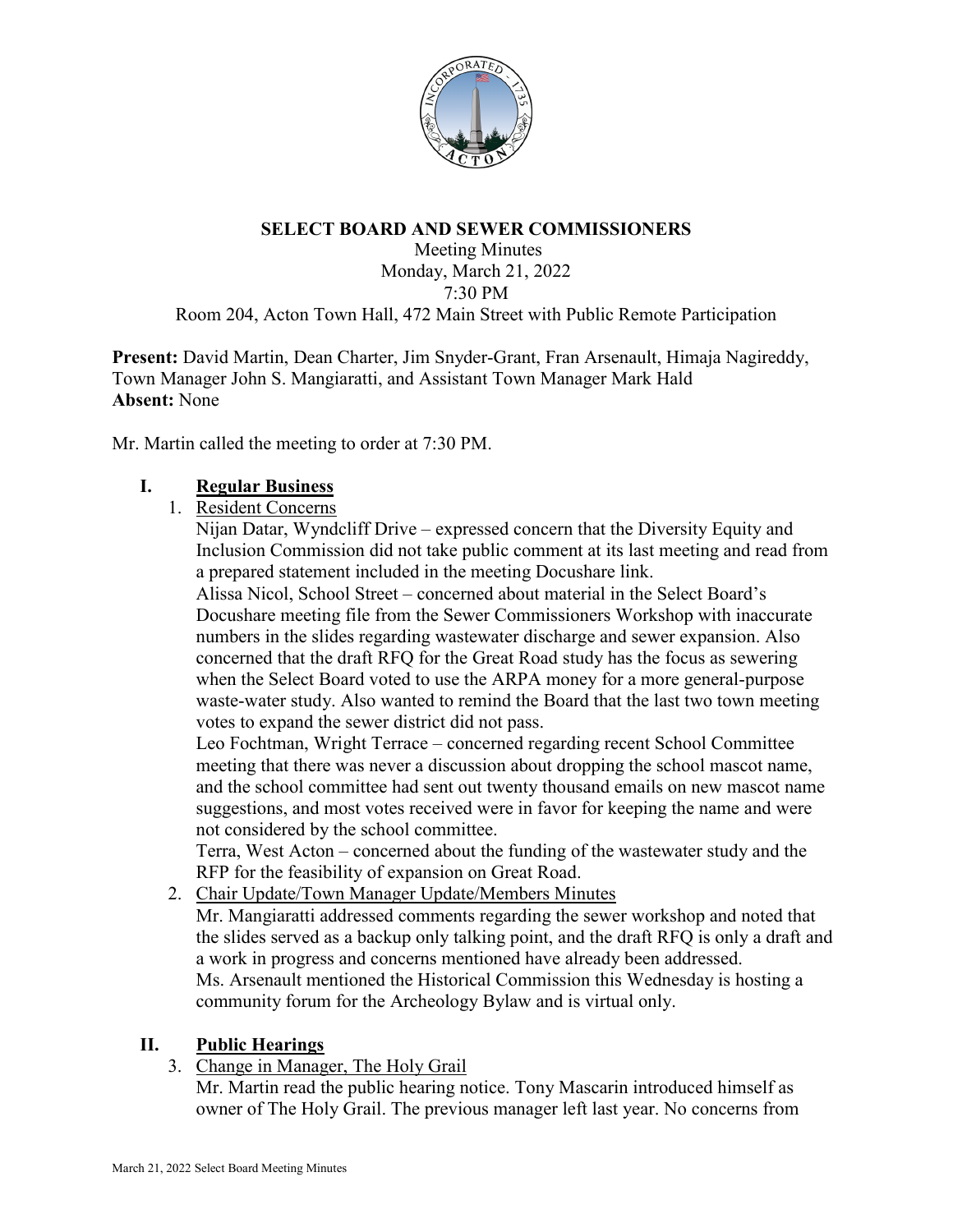

Town staff or Board members. **Mr. Snyder-Grant moved, seconded by Mr. Charter to approve a change in manager for The Holy Grail from Amy Hurley to Anne Mascarin for an all alcohol license as a common victualler and voted unanimously.**

### **III. Sewer Commissioners**

## 4. Sewer Privilege Fee Request, 242 Parker Street

Mr. Martin noted that, at a future Select Board meeting, there will be a broader discussion regarding sewer privilege fees. Mr. Martin suggested making an exception for this request, and allow the applicant to hook up her sewer line to her main line similar to other septic systems designed by a licensed contractor and to submit plans to town staff for review and approval. **Mr. Snyder Grant moved, seconded by Ms. Arsenault to approve the hookup for ten thousand dollars and would need a licensed contractor plan for submittal to town staff for review and approval.** Mr. Charter suggested a friendly amendment of fifteen thousand dollars. Some discussion followed to discover that an intermediate number such as \$12,500 would not meet with the Board's approval.

**Mr. Charter moved, seconded by Ms. Nagiredddy an amendment on the motion under consideration the fee be fifteen thousand dollars, and voted 3-2 (nays Mr. Snyder-Grant and Ms. Arsenault). Mr. Snyder-Grant moved, seconded by Ms. Arsenault and voted unanimously that the applicant will need a licensed contractor for submittal of hookup plans be submitted to town staff for review and approval.** 

# **IV. New/Special Business**

5. Presentation on Renewable Energy, Acton-Boxborough Resource Force Resource Force student members introduced themselves to the Select Board. The group answered questions regarding the research they performed for their presentation. The group encouraged the Select Board to consider utilizing the Acton Power Choice to 100% reusable energy as the default program for subscribers, but is sympathetic for residents that may have income challenges. Mr. Martin noted that the Board will not be taking public comment as they will be discussing and voting on the Acton Power Choice tiers at the April 25<sup>th</sup> meeting.

Comments, questions and discussion from the Board included these topics: The recent surge in prices for both wholesale electricity and Renewable Energy Certificates (RECs); the pros and cons of including any national wind recs in the default mix; the problems of changing the default by such a large amount without more public notice; and appreciation for the student's work, passion, and excellent presentation.

6. Discussion on MBTA Housing Requirements

Kristen Guichard, Planning Director presented with James Fuccione from Mass Healthy Aging Collaborative, and Bob Van Meter. Ms. Guichard presented an overview of the housing requirements for MBTA communities to allow multi-family housing by-right. Acton is currently not in compliance with the proposed MBTA requirements. The town must answer a brief survey and send it in to Department of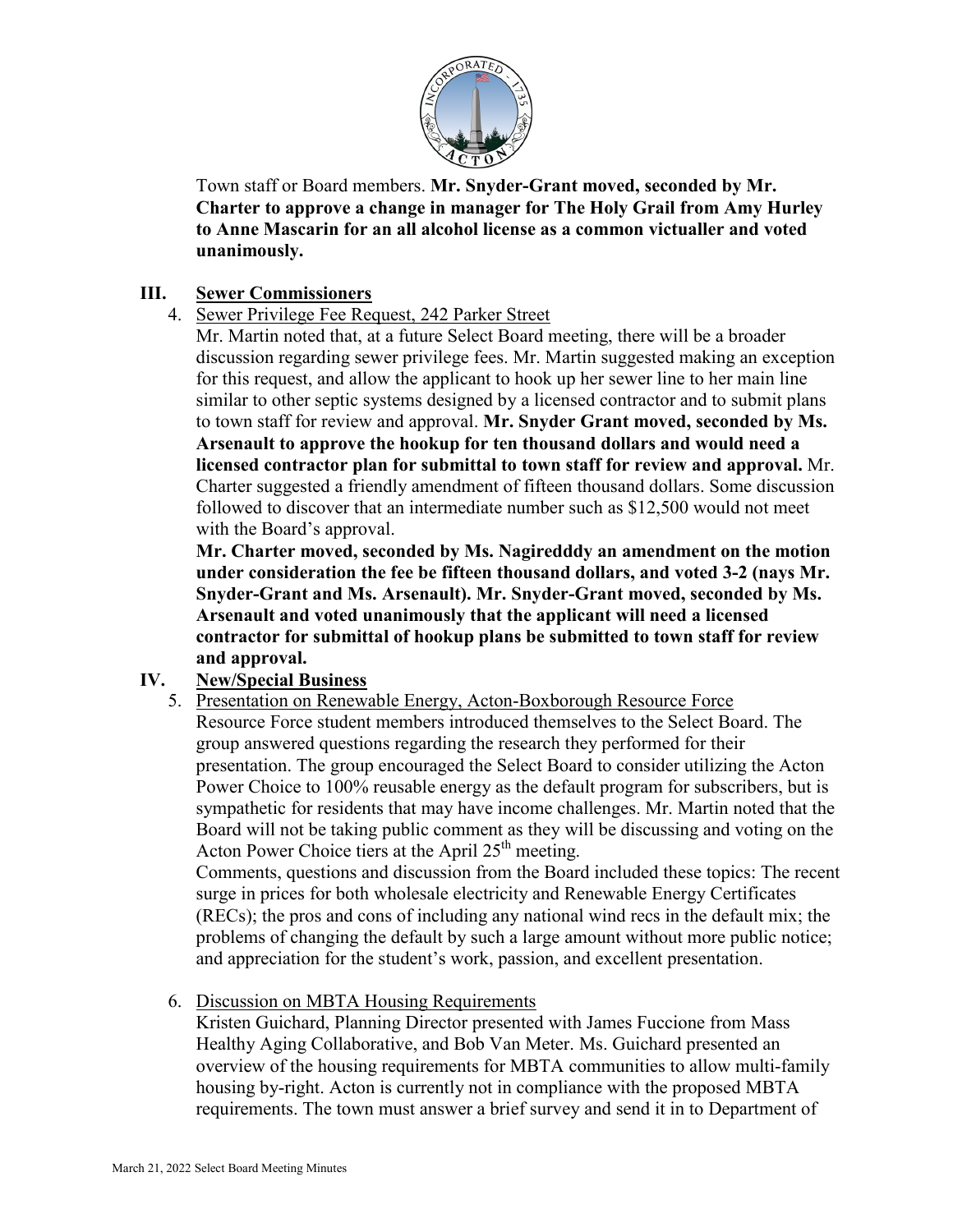

Housing and Community Development by May 2, 2022 along with a plan describing how we could comply with the new requirements. Zoning adoption would allow up to one thousand three hundred units of housing with at least one of the districts within  $\frac{1}{2}$ mile of the South Acton Commuter station or station parking. 1,300 units represents 15% of our existing housing units in Acton as of the 2020 census. There is no requirement that these 1,300 units are built, just that they are allowed to be built without requiring a special permit. Other Town permitting process would still apply, such as wetlands permits, building permits, etc. No bedroom count restrictions or age restrictions would be allowed. The overall target for the new zoning areas would be 15 units per acre. The new zoning could be implemented as a change in an existing zoning area, or a new zoning type, and the zoning could be implemented as an overlay district over the existing zoning map, so that the new requirements would be added to the requirements of the underlying zoning. To meet the targets laid out in the new regulations, at least 50 acres would need to be zoned to allow multifamily housing by right, but it could be broken up into smaller districts, with at least one district of at least 25 acres, and the other districts of at least 5 acres. Ms Guichard reviewed the \$3.5 million dollars in grants we have received in the last 3 years from programs that we would no longer be eligible for if we did not create the zoning called for in the new regulations. Public comment to the state from the online survey is due by March  $31<sup>st</sup>$ . In preparing to answer this questionaire, Town staff has developed a series of queries to be included, such as verifying if Historic District review is still part of projects within the new districts, how our existing or future transit programs impact the requirements, and how the lack of sewering or good land for septic systems impacts the requirements. The Town is also applying for technical assistance grant from the MAPC to help understand what it would take to comply with these regulations without compromising the goals set in the Acton 2020 plan, the Housing Production Plan, and the Climate Action Plan. A draft of this grant request was in the Docushare link for this meeting.

Mr. Fuccione discussed how age-friendly communities benefit with the new MBTA housing guidelines. Mr. Van Meter presented a discussion on the history of housing discrimination describing the many factors that led to few Black families living in towns like Acton, and has left the average Black family with significantly lower resources to pay for housing. The zoning in Acton is 90% single family homes. Because of the wealth gap, making a significant positive change in the number of Black families in Acton will require additional low-cost housing options, and multifamily housing is inherently less expensive.

Mr. Snyder-Grant asked if this should be thought about as a requirement, or as an option, with the loss of certain grant programs if we don't take the option. Ms. Guichard stated that it is not technically a requirement, but that the town would not be eligible for Housing Choice grants and other grants if it does not comply by 2024. Mr. Snyder-Grant questioned if wetland bylaws would be in effect regarding the total parcel, Ms. Guichard answered that local wetland bylaws such as Acton's minimum of seventy-five feet would still stand. Mr. Snyder-Grant questioned if the areas that are served by our town transit system could be considered as part of the areas that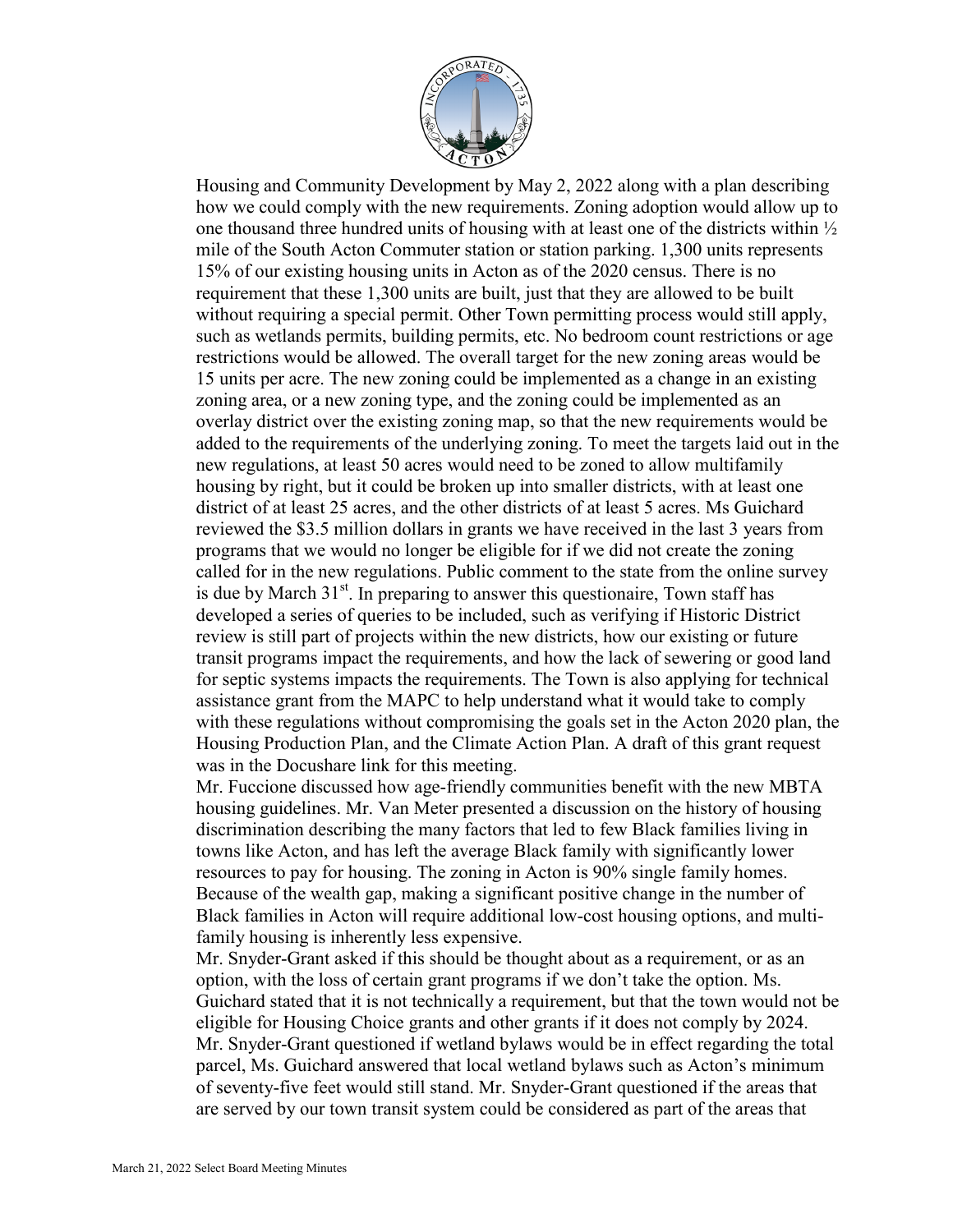

would could count towards compliance. Mr. Snyder-Grant noted that our implementation of this requirement must not overburden the already crowded South Acton area, but instead should do what it can to change some multi-acre zoning in other parts of Town that are served by our transit system to allow multi-family development by right. Mr. Snyder-Grant questioned about the memo mentioning forming an advisory committee and asked if that would be an advisory committee to the Select Board or to staff. Mr. Mangiaratti commented that he would need guidance on that question from the Board.

Alissa Nicol, School Street – questioned what the state defines as multi-family is three units per structure, questioned the MBTA not requiring affordable housing, encourages to consider smaller parcels to contain larger and taller buildings to meet the requirements.

Adam Nolde, South Acton – questioned when, if passed, how quickly development could occur, Ms. Guichard stated it would be up to the private developers. Michela Moran, School Street – asked how many total acres are possibly impacted for development. Ms. Guichard does not have that information at this point, any minimum or maximum size of units, and stated that limits cannot be set at this time Barry Rosen, questioned if a there would be a minimum number of bedrooms required – no, questioned if by-right overrides Chapter 40B; Ms. Guichard commented that they must comply with the town zoning bylaw. Terra, West Acton – concerned about racial equity and affordability of the units, parking issues, more work is needed for public comments on Housing Choice grants.

David Honn, School Street – requested more clarification on the Historic District permitting process viewed as by-right and asked the Board to ask Committees that have anything to do with developments to solicit comments to submit to the state. Mr. Charter doesn't want to deny the process so as to continue receiving the grants and supports sending out the memo to the Metropolitan Area Planning Council (MAPC), and suggests creating an advisory committee involving many different current standing committees such as Finance, Planning, and Design Review Board. Mr. Snyder-Grant requested to add an inclusionary component for affordable housing. Mr. Snyder-Grant noted that the issues raised in the staff draft seemed important, but that they should be stated as suggestions that would increase our ability to comply, not as questions. Ms. Guichard noted that anyone can submit a public comment to the state website. Mr. Martin requested the link be cross-posted on the town website. Members will send the Town Manager their comments and concern that should be included in the letter. The Chair will work with the Town Manager on drafting the letter.

7. Board to Vote on Increase for Community Preservation Act Surcharge and Next Steps Mr. Martin updated the Board about the number of responses regarding the topic with many towards no increase and a small number that support the increase. The Finance Committee and the Community Preservation Committee not supporting an increase at this time due to the short time frame to educate the public before Town Meeting. The Land Stewardship Committee voted to support the 3% increase. Mr. Snyder-Grant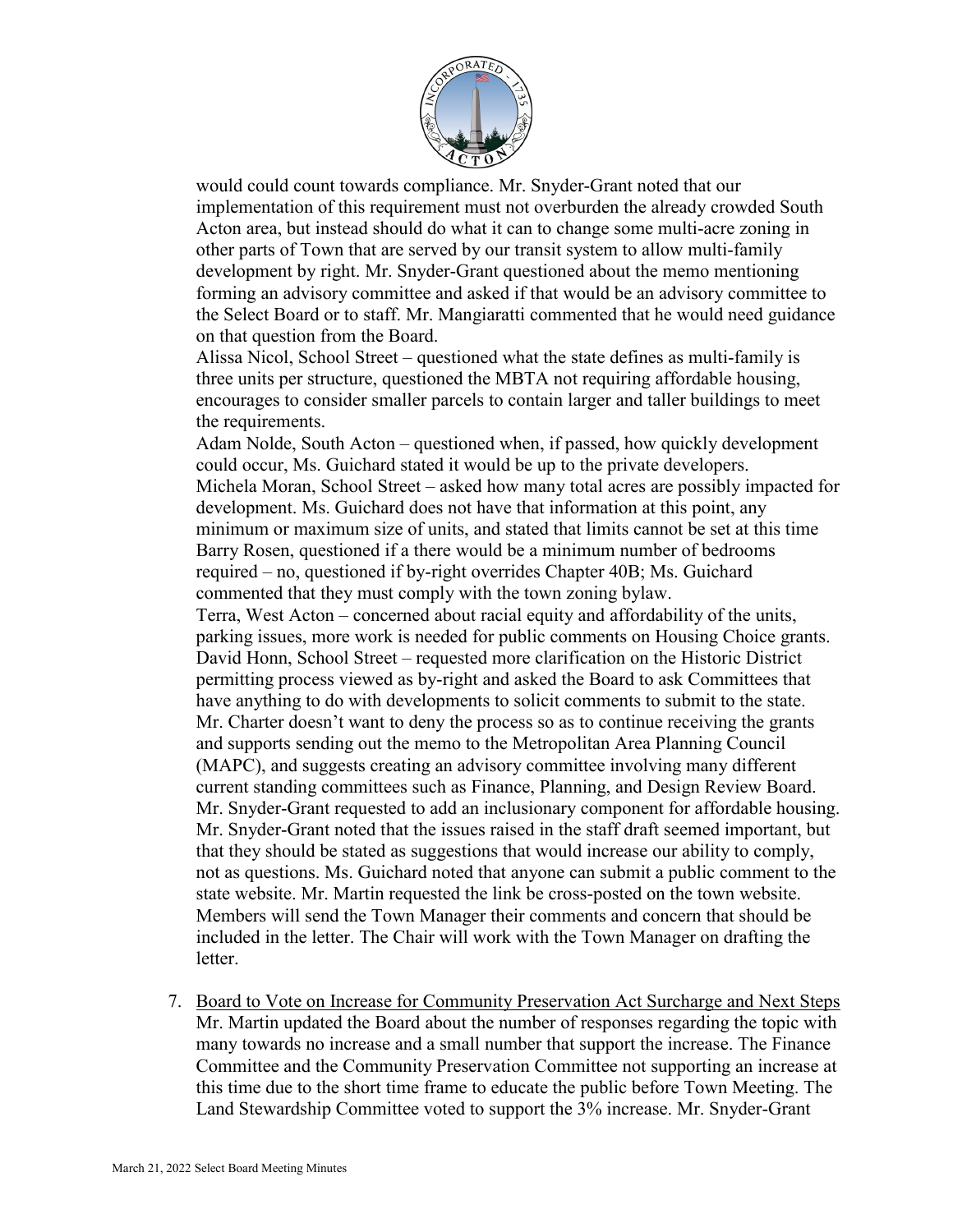

noted the strongest support for the surcharge increase is open space preservation and affordable housing. Members declined to make a motion on the surcharge , and so it will stay at 1.5% for now. Mr. Snyder-Grant noted that upcoming possible open space purchases will strain the ability of the Community Preservation funds to pay for them, and so the town should be ready to potentially support debt overrides for these purchases.

8. Pole Petition, Eversource Energy and Verizon New England, Inc., Newtown Road at Genevieve Lane

The petition did not require a public hearing. Board members had no questions. It was noted that this was to move a single pole that was needed to accommodate an already approved development at 180 Newtown Road. **Mr. Charter moved, seconded by Ms. Nagireddy, and voted unanimously to approve the pole petition for Eversource Energy and Verizon Inc at Newtown Road and Genevieve Lane.** 

- 9. Approve MassDOT Traffic Control Agreement, Kelley's Corner Mr. Charter noted if it was a town project would have to be approved for all the changes individually for traffic rules and supports the agreement as did all members. **Ms. Arsenault moved, seconded by Mr. Charter, and voted unanimously to approve the MassDOT Traffic Control Agreement for Kelley's Corner.**
- 10. Discuss Deadline for Submitting Nominations for Colonel Francis Faulkner, Exemplary Volunteer Service Award, and Date When Awards will be Publicly Announced

Mr. Martin suggested that members submit their nominations to Lisa Tomyl by April  $1<sup>st</sup>$  to announce at the April  $4<sup>th</sup>$  meeting. Mr. Snyder-Grant noted that nominations should generally be from Boards or Committees members are liaisons. Lisa will let members know if nominations overlap. Previous winners were listed in a document at the meeting's Docushare link.

# **V. Consent Items**

Mr. Snyder-Grant held consent item 22. **Mr. Snyder-Grant moved, seconded by Mr. Charter, and voted unanimously to approve consent items 11-21 inclusive with gratitude for the donations to support Recreation programs.** Mr. Snyder-Grant suggested updating a paragraph in the Arbor Day proclamation to match the latest language on the Arbor Day website that includes fighting climate change as a reason to support the planting and protection of trees.

**Mr. Charter moved, seconded by Ms. Arsenault and voted unanimously to approve consent item 22 with amendment.**

**Mr. Snyder-Grant moved, seconded by Mr. Charter and voted unanimously to adjourn at 10:40 PM** 

# **Documents and Exhibits Used During this Meeting**

- Agenda, March 21, 2022
- Change in Manager Application, The Holy Grail